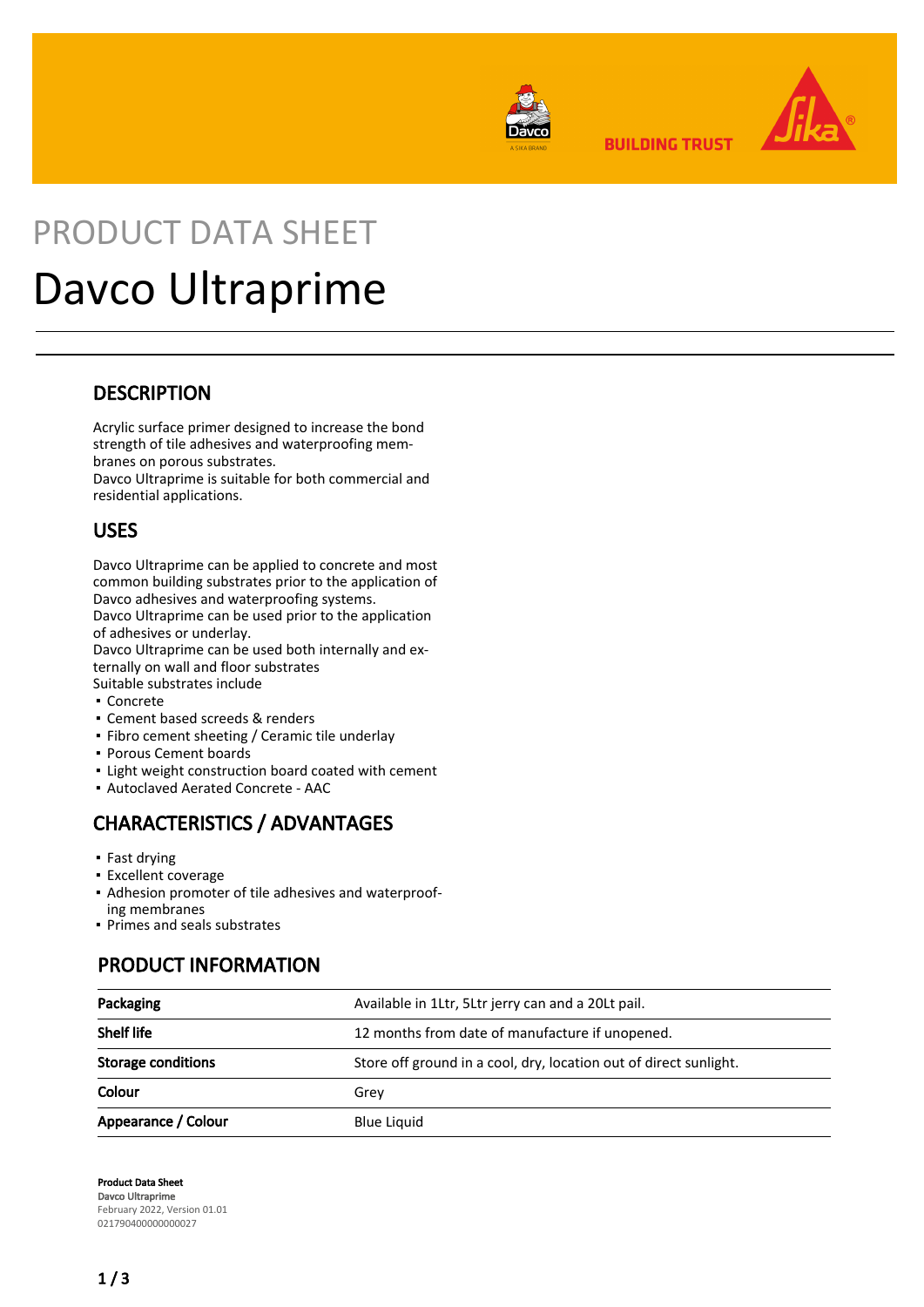|      | Volatile organic compound (VOC) con-<br>Low VOC - 1g/L (SCAQMD method 304-91) |
|------|-------------------------------------------------------------------------------|
| tent |                                                                               |

#### TECHNICAL INFORMATION

| Consumption        | 1 litre of Ultraprime covers approximately 8-10m <sup>2</sup> (surface texture and site<br>conditions can alter the coverage of any particular installation). |
|--------------------|---------------------------------------------------------------------------------------------------------------------------------------------------------------|
| <b>Drying Time</b> | 30 Minutes                                                                                                                                                    |

#### BASIS OF PRODUCT DATA

All technical data stated in this Product Data Sheet are based on laboratory tests. Actual measured data may vary due to circumstances beyond our control.

### IMPORTANT CONSIDERATIONS

- Test in an inconspicuous area first.
- Not suitable for steel trowel concrete or compressed fibre cement sheet including Scyon™ - use Davco PrimeX
- Not suitable for contaminated substrates use Ultra-▪ bond
- Do not prime an area which cannot be overcoated within 24 hours. If the area is left uncovered for more than 24 hours, it must be re-cleaned, and reprimed before overcoating.

## ECOLOGY, HEALTH AND SAFETY

For information and advice on the safe handling, storage and disposal of chemical products, users shall refer to the most recent Safety Data Sheet (SDS) containing physical, ecological, toxicological and other safety related data.

## APPLICATION INSTRUCTIONS

#### EQUIPMENT

- Personal protective equipment
- Paint roller with short nap 10mm
- Paint brush

#### SUBSTRATE QUALITY

- All surfaces must be installed according to manufac-▪ turer's instructions and relevant Australian Standard(s) and be structurally sound, dry, clean and free from movement, laitance, oil, grease, wax, curing compounds, release agents and any other loose or contaminating material. Thoroughly clean old surfaces, or new surfaces that have been treated, prior to priming
- All concrete floors must be fully cured and dry, in ac-▪ cordance with AS1884. For substrates with a high moisture content or subject to rising damp, apply a Sika moisture / vapour barrier.
- Non-porous substrates, such as steel trowel concrete or compressed fibre cement sheet must be primed with Davco PrimeX
- Contaminated substrates can be prepared with the

Product Data Sheet Davco Ultraprime February 2022, Version 01.01 021790400000000027

use of Davco Ultrabond, the surface must be sound and free of loose material.

#### MIXING

Shake the primer prior to use.

#### APPLICATION

- **Ultraprime can be applied using a brush or roller**
- Use a paint brush to apply to the corners and any areas of detail. Use a short (10mm) nap roller to apply to the walls and floor
- Take care to ensure that ponding of the primer doesn't occur
- If Ultraprime is being applied to very porous concrete surfaces or in hot / windy conditions, the surface should be wet down prior to the application of the primer. Ensure the water does not pool or pond on the surface, the substrate should appear as a matt finish. ▪

#### CLEANING OF TOOLS

Clean tools and equipment with water before the primer dries.

Product that has dried will require mechanical removal.

## LOCAL RESTRICTIONS

Please note that as a result of specific local regulations the declared data for this product may vary from country to country. Please consult the local Product Data Sheet for the exact product data.

## LEGAL NOTES

The information, and, in particular, the recommendations relating to the application and end-use of Sika products, are given in good faith based on Sika's current knowledge and experience of the products when properly stored, handled and applied under normal conditions in accordance with Sika's recommendations. In practice, the differences in materials, substrates and actual site conditions are such that no warranty in respect of merchantability or of fitness for a particular purpose, nor any liability arising out of any legal relationship whatsoever, can be inferred either from this information, or from any written recommendations, or from any other advice offered. The user of the product must test the product's suitability for the intended application and purpose. Sika reserves the right to change the properties of its



**BUILDING TRUST**